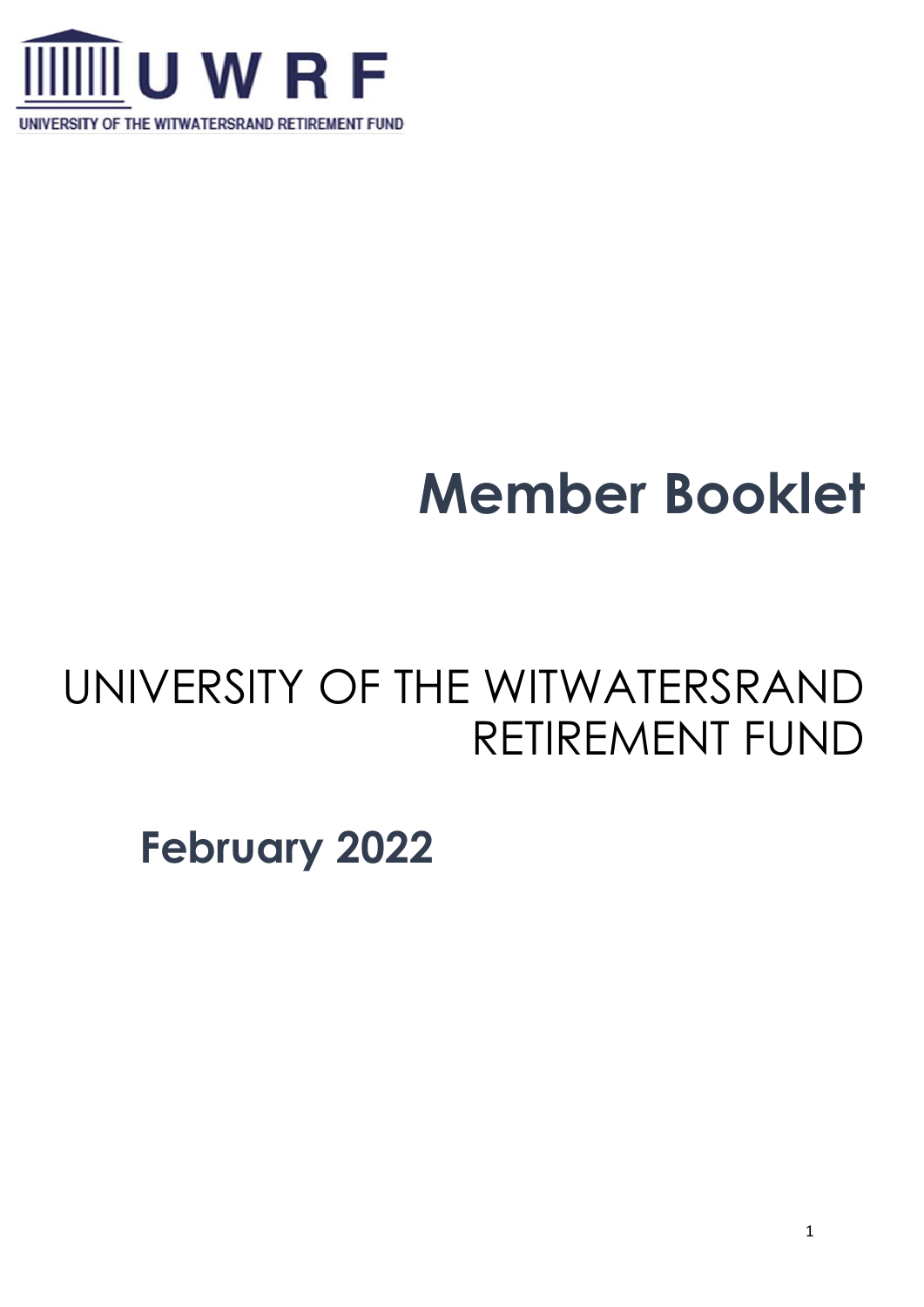## **Contents**

| <b>Section</b> |                                           | Page |
|----------------|-------------------------------------------|------|
| 1.             | Welcome                                   | 3    |
| 2.             | Who looks after the Fund?                 | 3    |
| 3.             | How the Fund works                        | 4    |
| 4.             | Investing for your retirement             | 6    |
| 5.             | If you retire from the Fund               | 7    |
| 6.             | If you leave the employ of the University | 9    |
| 7.             | What happens if you pass away             | 11   |
| 8.             | What happens if you become disabled       | 13   |
| 9.             | Funeral benefit                           | 13   |
| 10.            | Housing loans                             | 13   |
| 11.            | Do you have any questions                 | 14   |

## **FUND DETAILS**

| <b>Fund Name</b>                           | University of the Witwatersrand Retirement Fund                        |
|--------------------------------------------|------------------------------------------------------------------------|
| <b>Registered Office</b>                   | Solomon Mahlangu House, Wits University, Jorissen Street, Johannesburg |
| <b>FSCA Registration Number</b> 12/8/31841 |                                                                        |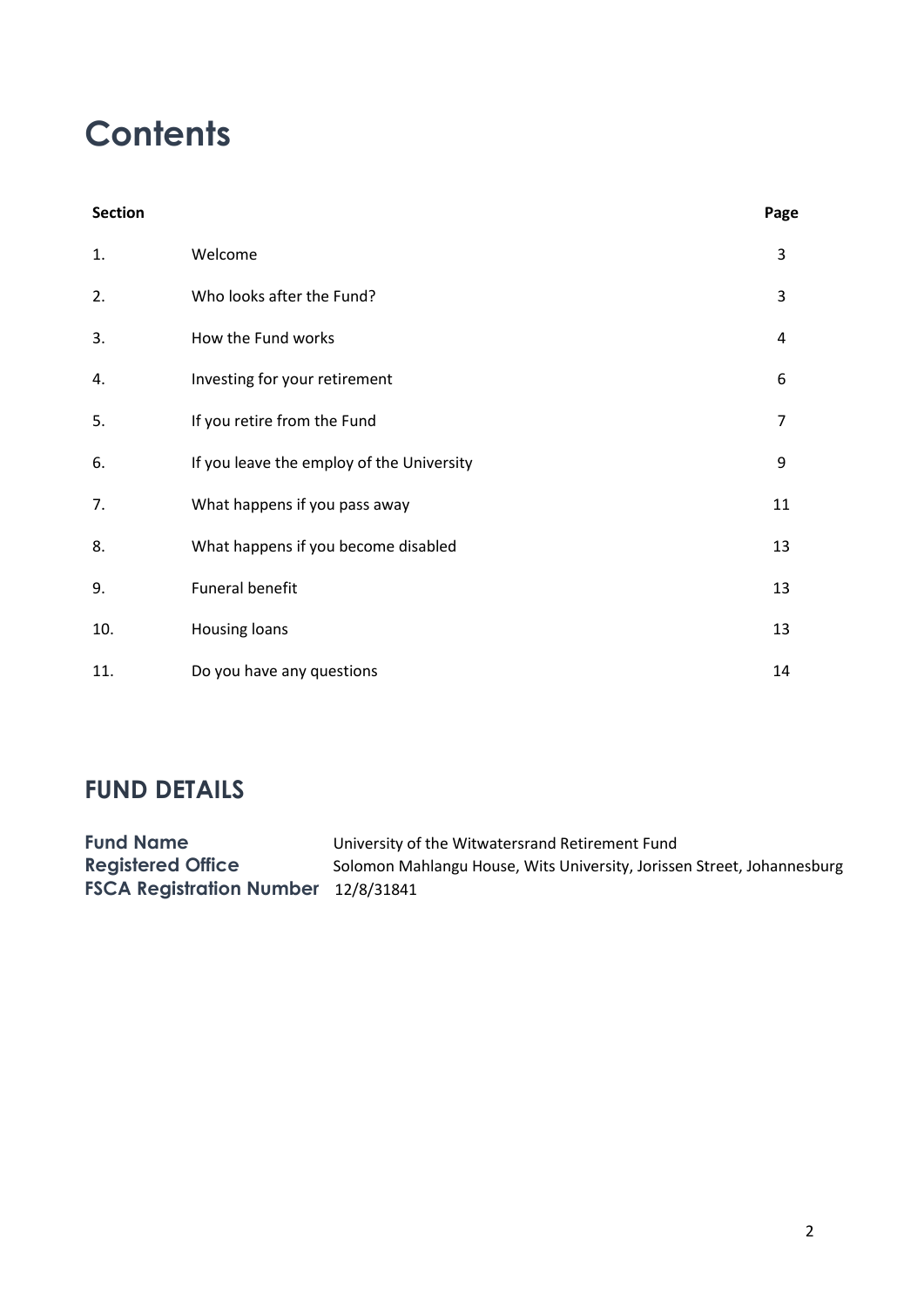## **1. Welcome**

The Board of Trustees welcome you to the University of the Witwatersrand Retirement Fund (UWRF). You are important to the Fund and we want to give you some useful information.

The University of the Witwatersrand, Johannesburg has set up the UWRF to help eligible employees to save for their retirement. When you reach your retirement age, the money that you have saved in the Fund is intended to provide you with an income.

This booklet explains how the Fund works and the benefits that you are entitled to as a member, what happens when you change jobs, what your family will get if you die, how your Fund is managed, how to grow your retirement savings and who to contact if you need help.

In addition to this booklet there is also a dedicated website a[t www.uwrf.co.za](http://www.uwrf.co.za/) containing further information about the Fund.

### **2. Who looks after the Fund?**

#### **A Board of Trustees manages the Fund**

The Board of Trustees (the Board) runs the UWRF. The Board is guided by the law and the rules of the Fund. There are eight board members – the University appoints four trustees and the members elect four trustees.



#### **The Fund's rules**

The Board decides on the rules of the Fund. The rules say how the Fund will operate and give a framework for the operation of the Fund.

You have a right to see the Fund's rules. You can obtain a copy of the Fund's rules from the Fund at its registered address or from the Fund's website. If the information in this booklet differs from the information in the Fund's rules, the rules will always override this booklet.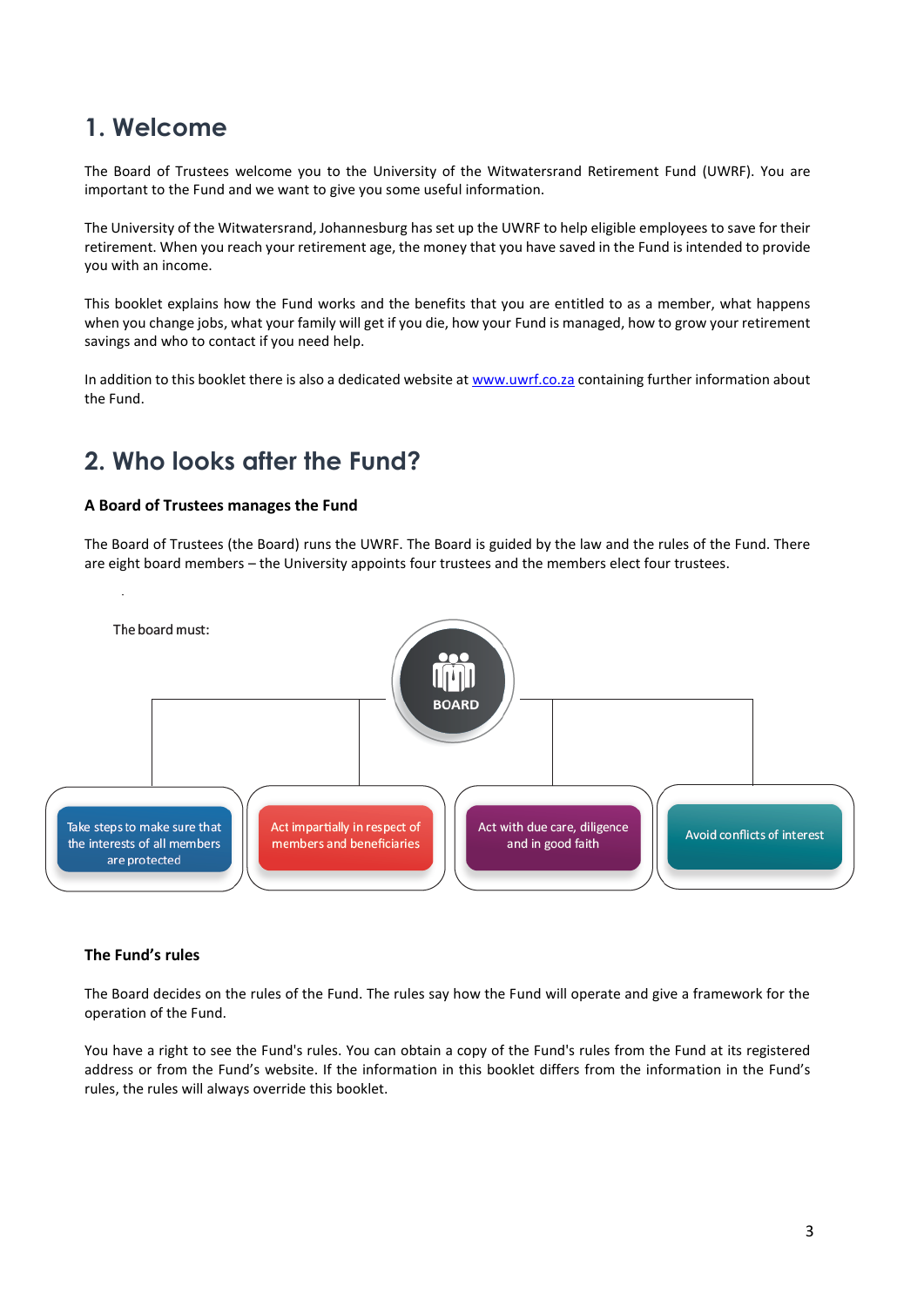## **3. Fund administration**

Every month, an amount of money is contributed to the Fund and invested on your behalf in the investment markets by financial experts. This money earns a return in the investment markets (investment growth). This money in the Fund is called your **"Fund credit"**.

Over time, your money in the Fund can grow to become one of your biggest financial assets. This means that it is important for you to understand how the Fund works and what benefits you can expect.

#### **The Fund's structure:**

The UWRF is a "defined contribution" Fund. The rules of defined contribution Funds apportion responsibility of who must make the contribution (for example, you and your employer) to the Fund and this largely determines what you will get out of the Fund. The rules also prescribe how much must be contributed to the Fund each month.

The benefit that you are entitled to when you retire depends on the amount that has been contributed over time and what the investment growth has been. It's not guaranteed that you will have enough money to live on when you have retired. When the investment markets grow, the value of your **Fund credit** grows. When the investment markets drop, the value of your **Fund credit** also drops, which will be dependent on the portfolio that you are invested in.

It is important that you invest for your retirement over many years and that your money is invested in the right way if you want to make sure that you have saved enough money for your retirement. Because the UWRF is a defined contribution fund, the risks of generating investment growth in the financial markets rest with you and not your employer.

#### **Becoming a member:**

The Fund rules stipulate eligibility of membership. If you are eligible to be a member of the Fund, you must belong to the Fund.

An eligible employee means any employee who is in service of the University of the Witwatersrand, Johannesburg and who:

- a) is under the normal retirement age; and
- b) is not a temporary worker whose employment contract is valid for a period of less than 12 months.

When you join the Fund, you should complete the Fund's [new member form.](https://nmg-group.com/membership-application-form/) You can provide the Fund with your contact details and investment instructions in this form. You should also complete and regularly update the [beneficiary nomination form,](https://nmg-group.com/nomination-of-beneficiary-form/) as your personal status or circumstances change, to provide the Fund with information should you pass away.

Going forward, you will receive a **benefit statement** once a year, confirming your retirement benefit (**Fund credit**) and where it is invested. This statement will also give details of the other benefits to which you are entitled.

Should you need to know your benefits at any other time, you may obtain a statement online through the Fund's website at [www.uwrf.co.za](http://www.uwrf.co.za/)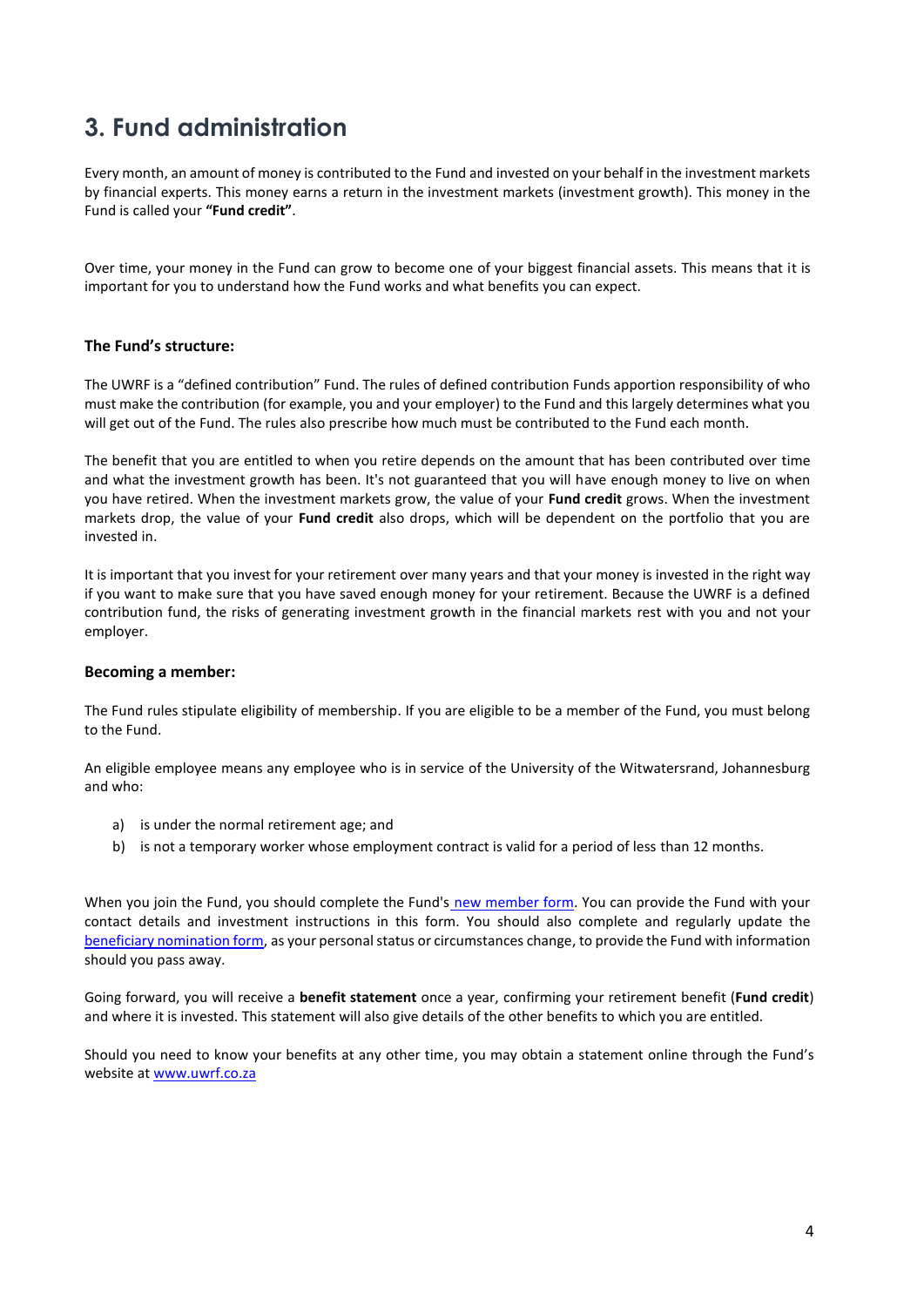#### **Your contributions to the Fund**

Your employer contributes 23.5% of your Retirement Funding Income (RFI) into the Fund each month, in respect of retirement benefits, insured benefits and expenses, on your behalf.

You can structure your RFI to be any percentage of your gross remuneration package subject to a minimum of 55% and a maximum of 100% of your gross remuneration package. If you choose a lower RFI, it will result in lower savings towards retirement and lower death and disability benefits. You may alter your percentage at the beginning of each calendar year.

Your employer's contributions are added to your salary as a taxable fringe benefit. You can claim a tax deduction on contributions to all the pension, provident and retirement annuity Funds that you belong to, up to the higher of27.5% of your remuneration and R 350 000 every year.

If you contribute more than R 350 000 in a year, the excess is added to your contributions in future years and will be deductible in future years if it is within the limits of that year. At retirement, if there are any contributions that you did not get a deduction on, this will be added to the tax-free amount you are entitled to on retirement or the amount you take as a pension.

The rules of the Fund allow you to contribute an additional 4% of your Retirement Funding Income to the Fund, so that you can take advantage of the maximum tax deduction.

#### **Get good value for your retirement savings**

The Fund has identified ways of improving the overall outcomes for you as a member of the Fund, to ensure that you get good value for your retirement savings and make informed decisions.

So, the Fund has:

- a **default investment strategy** to help members who have not made investment choices;
- a **default preservation and portability strategy** to help those members who do not make choices when they leave the Fund;
- an **annuity strategy** to make it easier for members to choose annuities when they retire.

The board regularly monitors these arrangements which means that they may change over time.

#### **Protecting your personal information**

The Pension Funds Act, other legislation and regulatory standards require that the Fund and its service providers collect and process your personal information that it receives from you and your employer so that the Fund and its providers can provide services to you and your beneficiaries in connection with the Fund. The Fund and its service providers are obliged by law to process your personal information, which is in your best interests.

If you do not provide the Fund or its service providers with the personal information that it requests, the Fund cannot provide you with information, obtain important information and elections from you, process your contributions, administer your benefit and pay benefits to you and your beneficiaries. You can ask the Fund what personal information it holds about you, through the Pensions Office.

The Fund may be required to keep personal information related to you, former members and beneficiaries for many years, even long after you have left the Fund.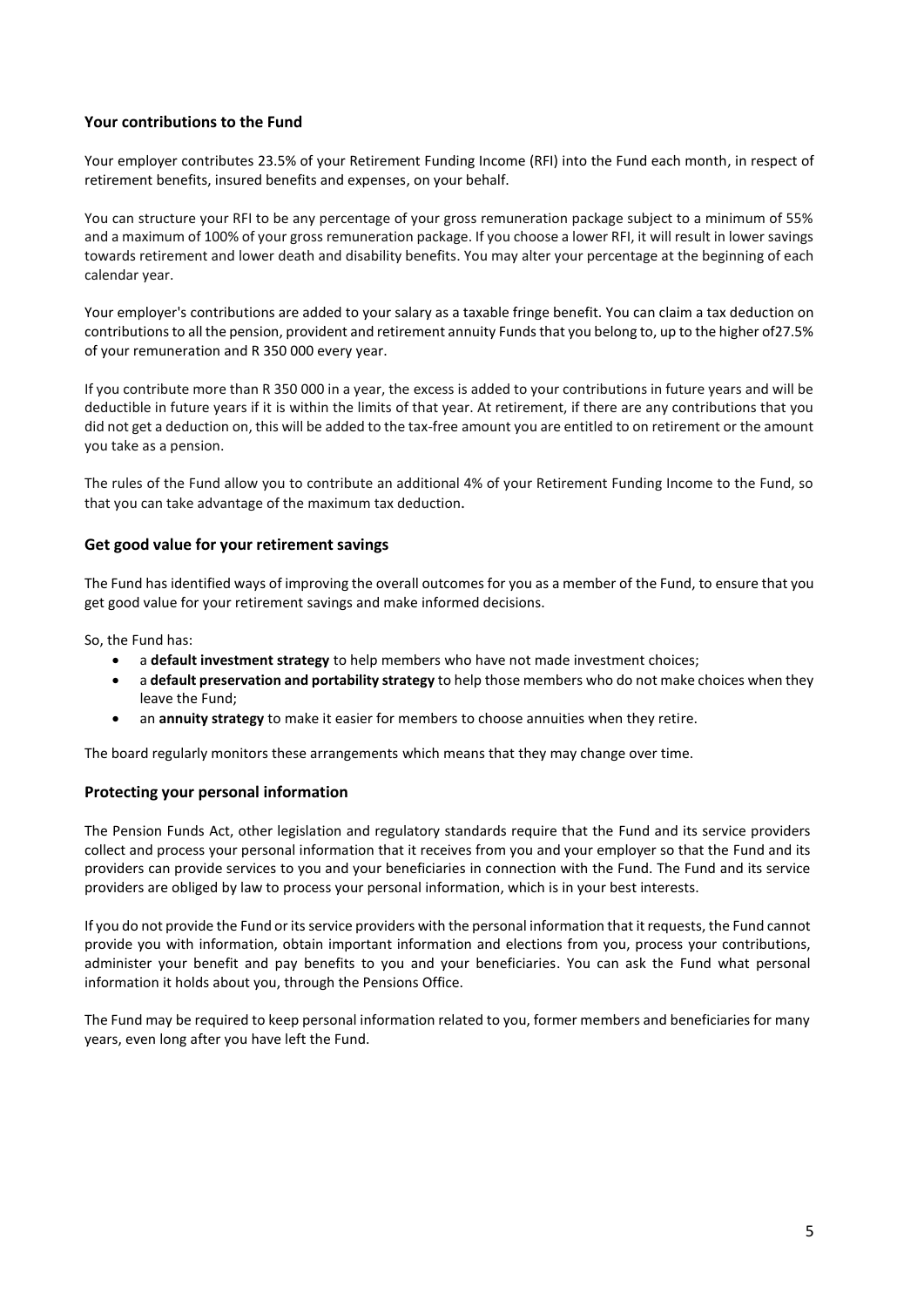## **4. Investing for your retirement**

The contributions that your employer make to the University of the Witwatersrand Retirement Fund are invested for your retirement. Investments are an important part of the retirement Fund because your retirement benefit depends on the amount of money that is contributed and the investment earnings on these contributions, which is directly related to market performance.

The growth or loss on the investment portfolios that your retirement savings in the Fund are invested in has a big impact on the **Fund credit** that you get one day when you retire or leave the Fund.

The Board has a well thought out investment plan, comprising of both active and passive investments.

It is very important for the Fund to have a well thought out investment plan so that your **Fund credit** in the Fund will grow over time. The Board offers a range of investment portfolios for the different needs of all the members.

All investment decisions have a certain amount of risk. Usually there is a direct relationship between the amount of risk you take and the amount of return you get. The higher the risk, the higher the return can be over time.

The Board uses portfolios that hold different types of assets (called "**asset classes**") to invest your retirement money. There are four main types of **asset classes**. These are shares, bonds, property and cash. The investment portfolios invest in different combinations of these **asset classes**. Investment managers decide which mix of **asset classes**  should be held in each portfolio.



The Board has designed 4 risk profiles for the Fund. These are:

- 1. Growth risk profile for members under the age of 55, or with more than 10 years to retirement;
- 2. Conservative risk profile for members over the age of 55, or with less than 10 years to retirement;
- 3. Capital protection risk profile for members over the age of 60 years, or with less than 5 years to retirement; and
- 4. Shariah risk profile for members who subscribe to the laws of Shariah.

The Fund uses the Growth Risk Profile as the default investment portfolio for members who do not select explicitly investment portfolios in which to invest.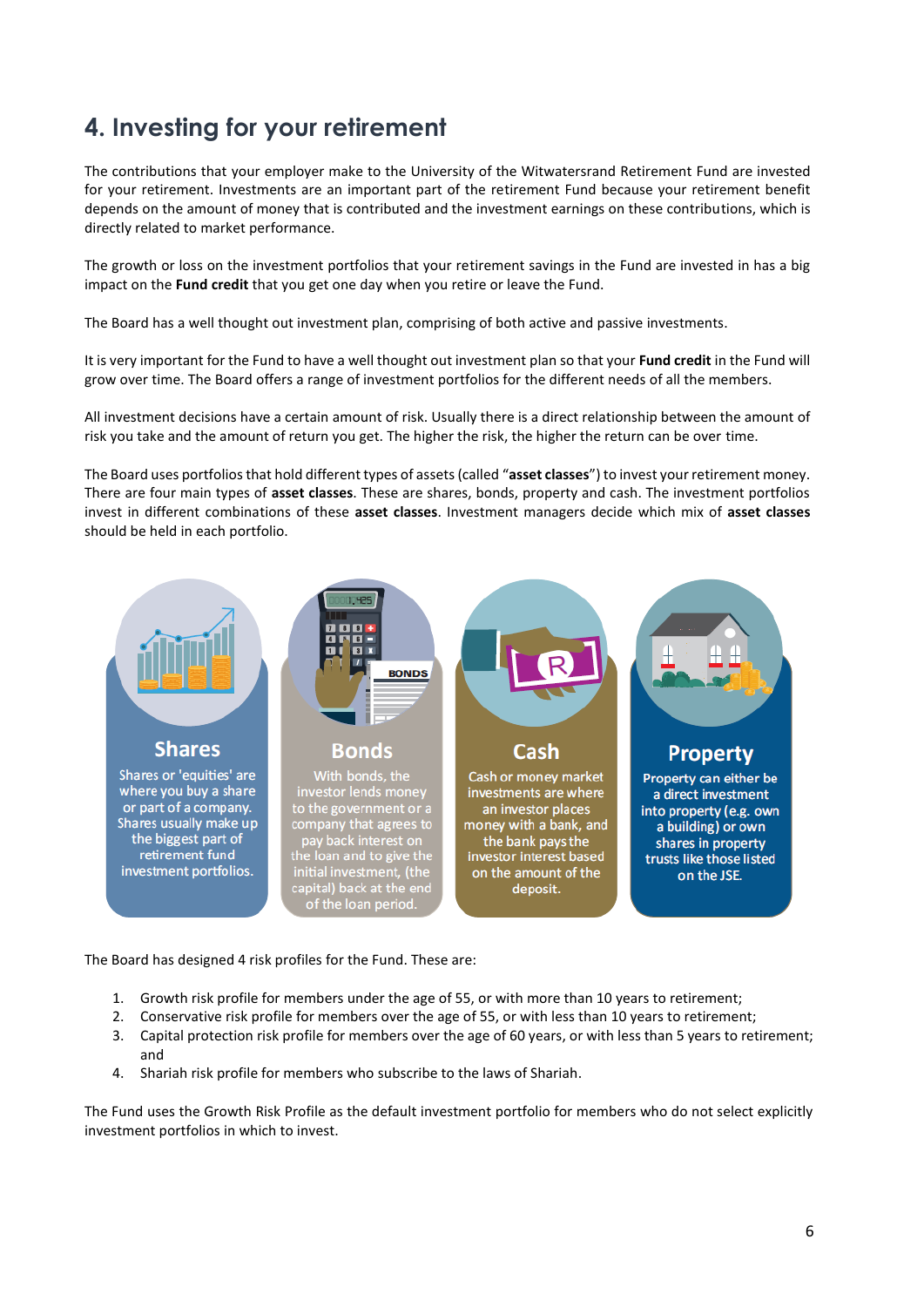Switches are allowed to and from any of the portfolios on an annual basis at any time of the year. Only one switch per calendar year is allowed and multiple portfolios is allowed. You may choose any of the portfolios even though they were designed for members of a certain age/term to retirement age (or religious belief).

Please [click here](https://nmg-group.com/investment-switch-form/) to access the investment switch form.

It is recommended that you liaise with an accredited financial advisor before switching into a portfolio/s of your choice.

### **5. If you retire from the Fund**

The money you have saved in the Fund is there to help provide an income when you retire.

Your normal retirement age is 65 years.

You have some options of what to do with your retirement benefit when you retire from the University.



If you want to start receiving a pension income now, you can also take cash.

The options available to you at retirement as to how much cash you can take versus how much pension income you must buy depends how much of your benefit is 'vested' and how much is 'nonvested'. You can tell how much of your retirement benefit is vested or non-vested by looking at your benefit quote / statement.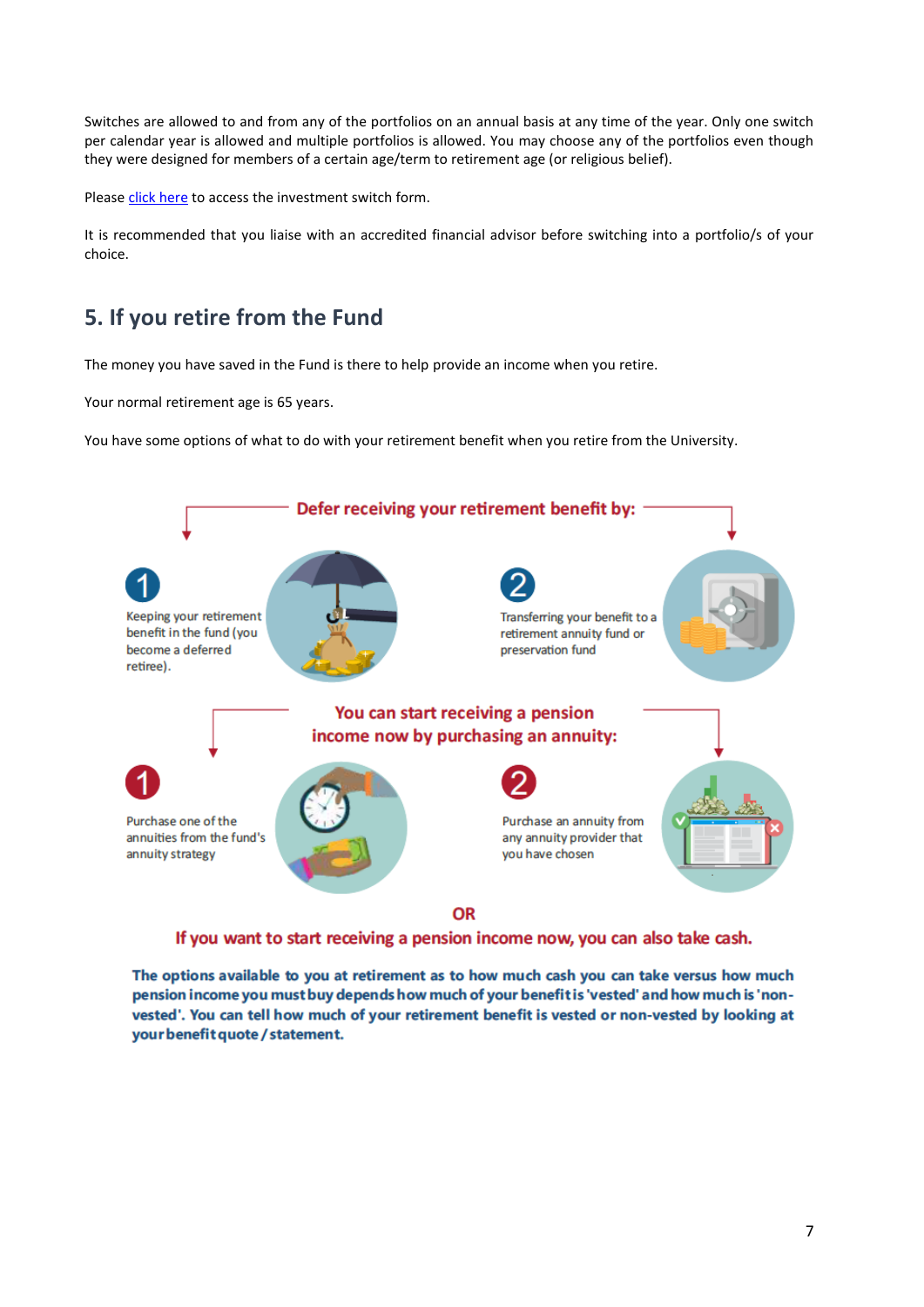Cash allowed, by law, to be paid from the pension fund or the provident fund:

You may take a maximum of the vested part of your benefit plus one-third of the non-vested part of your benefit in cash. The rest must be used to buy a pension.

How much of your benefit is vested depends on, among other things, your age on 1 March 2021 and when you joined the fund. Please ask us if you are unsure.

Should you take any part of your Fund credit in cash at retirement, that amount will be taxed based on the following tax table:

| <b>Benefit</b>         | Rate of tax                                   |
|------------------------|-----------------------------------------------|
| RO - R500 000          | 0%                                            |
| R500 001 - R700 000    | 18% of the amount over R500 000               |
| R 700 001 - R1 050 000 | R36 000 + 27% of the amount above R700 000    |
| R1 050 001 and above   | R130 500 + 36% of the amount above R1 050 000 |

#### **Early retirement**

The Fund rules allow you to retire from age 55. If you retire early, the options are the same as when you retire at your normal retirement age. However, you would have saved less if you retire earlier than you would if you retire later.

#### **Late retirement**

It is generally not University practice to continue to employ staff beyond the age of 65. Should this be permitted by University Policy in special circumstances, the contribution to the Fund must continue to be paid via the University's payroll system.

When you then retire, your benefit value will be equal to your full Fund credit at your late retirement date.

In the event of death whilst still a Fund member after age 65, a benefit is paid equal in value to your Fund credit at date of death.

It is important to note that all insured benefits cease from the 1st of the month following the month in which you turn 65.

#### **Deferred retirement**

You can defer your retirement from the Fund if you are 55 years or older:

You can defer your retirement from the Fund, by retiring from your employer, but leaving your retirement benefit invested in the Fund until you choose to take your retirement savings from the Fund.

If you choose this option, you will not be able to make further contributions and you will remain invested in the investment portfolio you were invested in before retirement (until you select another portfolio). You will not be entitled to insurance benefits from the Fund.

The investment return on your retirement savings will depend on the investment return on the portfolio(s) you are invested in.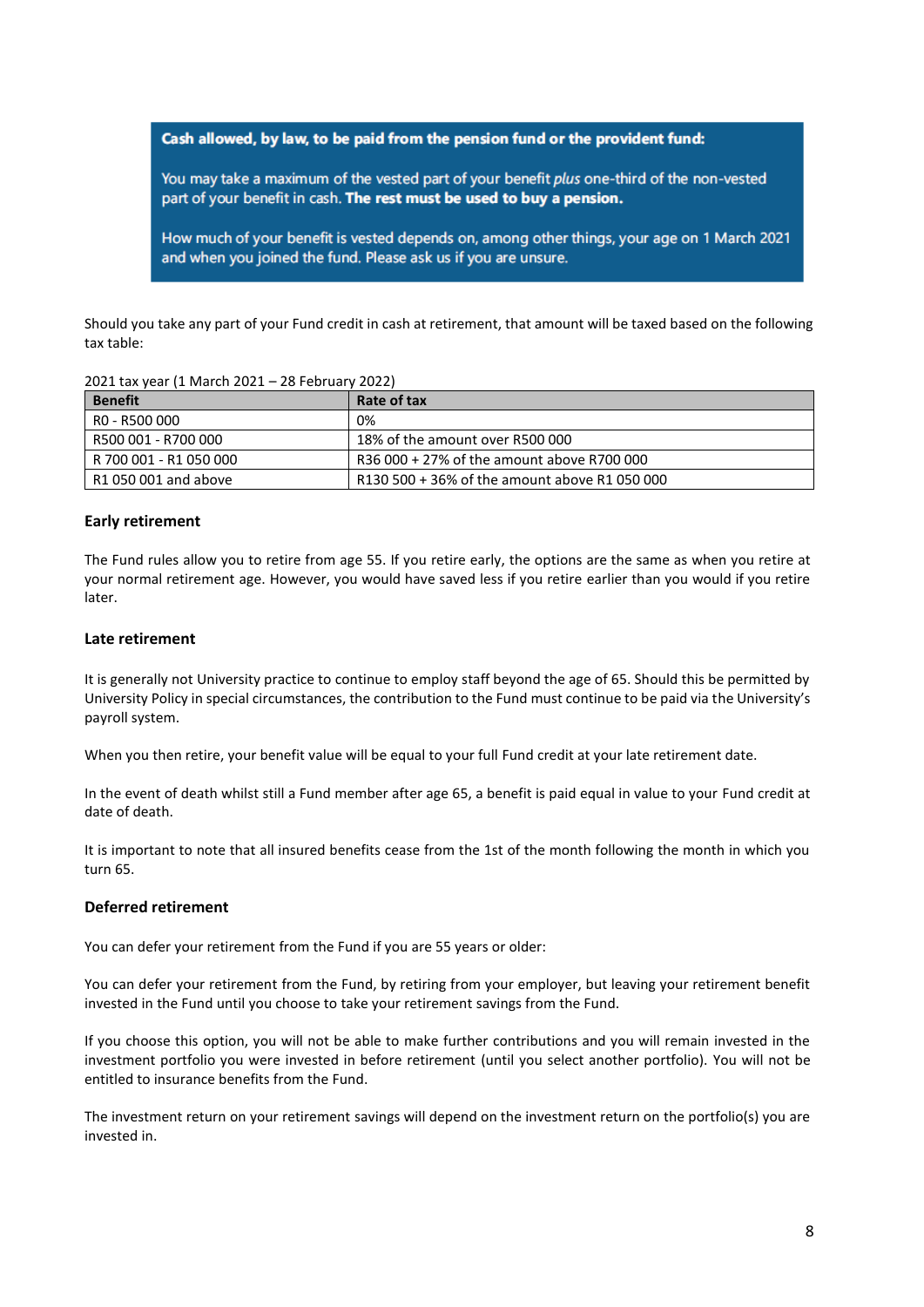#### **Purchasing one of the annuities in the Fund's annuity strategy**

The Fund's annuity strategy has been put in place to help members who are not sure what to do with their retirement benefit at retirement and do not have access to financial advice on an appropriate retirement solution. When you reach retirement, you have the option to purchase a pension (that gives you a monthly pension income) as selected by the Board. You would still need to make the choice to select this option. Of course, you do not need to choose an annuity from the Fund's annuity strategy at all, you can choose any annuity.



### **6. If you leave the employ of the University**

If you resign, are dismissed or retrenched, you are entitled to your Fund credit. When you are deciding what to do with your Fund credit, there are a few options for you to consider.

#### **Preserved benefit in the Fund**

Unless the administrator receives written notice of your election to take payment of your benefit, you shall become a paid-up member in the Fund and you shall remain as such, until the administrator receives such written notice.

Paid-up members will receive a paid-up certificate within two months of becoming a paid-up member and will have slightly different benefits and conditions to those set out above. Once you become paid-up:

- No further contributions are accepted by the Fund You are no longer covered for death, disability and funeral benefits.
- If you pass away, only your Fund credit is paid (no insured benefit) to your beneficiaries as the Board determines.
- Your benefit will remain invested in the investment portfolio/s that you were invested in immediately prior to becoming paid-up

#### **Move your benefit to a preservation Fund**

You can elect to transfer your Fund credit to another preservation Fund, and you should note that:

- You have access to one withdrawal of your benefit before you retire from the Fund.
- You are likely to have investment flexibility.
- A preservation Fund may not have the benefit of economies of scale as with the University of the Witwatersrand Retirement Fund or in a new employer Fund, which could result in higher investment fees and administration charges.
- You may need to get financial advice to access a preservation Fund.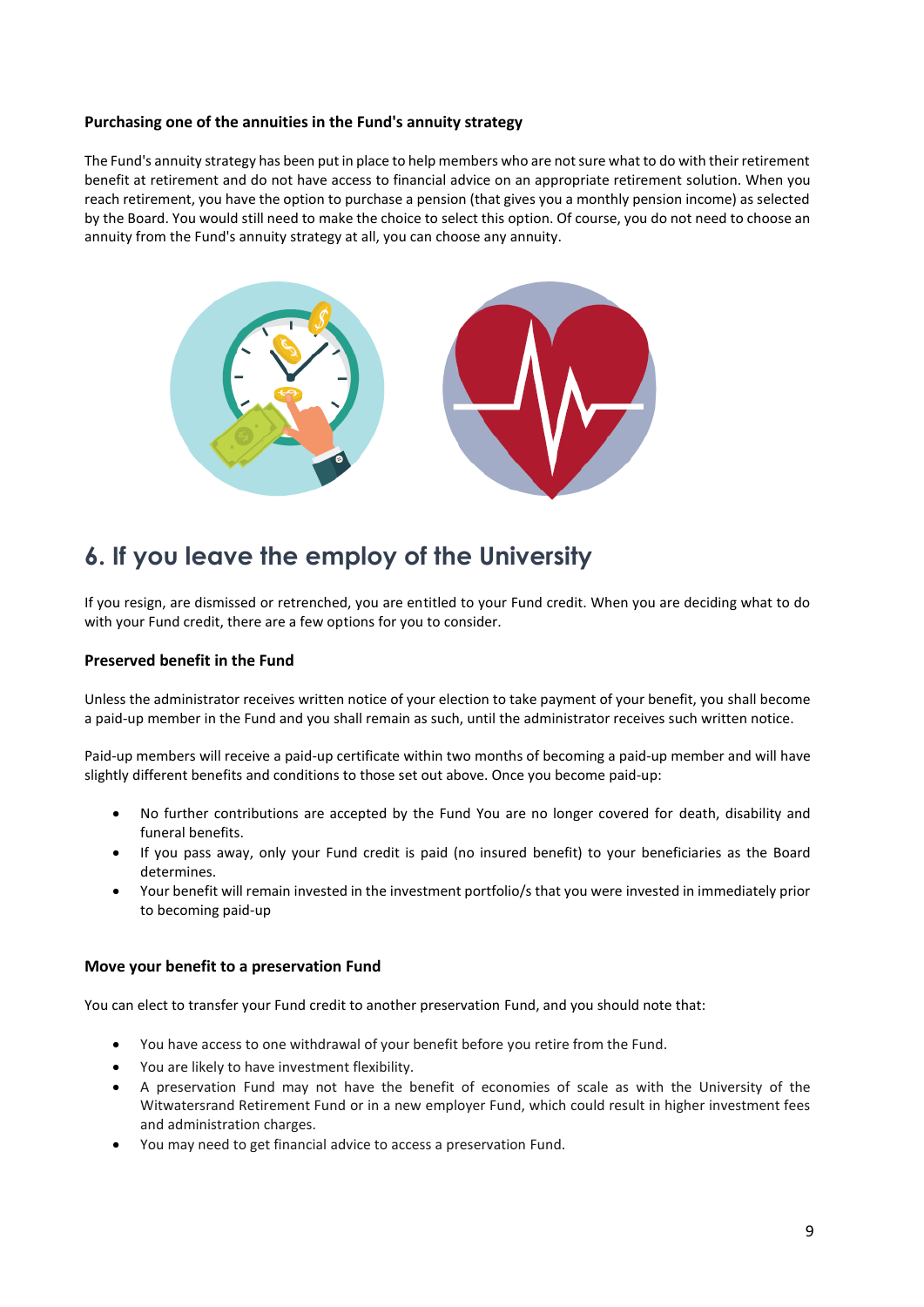#### **Move your benefit to your new employer's Fund**

Your will not be able to access your benefit until you leave your new employer.

- You should check, but your new employer's Fund may have lower costs.
- You may have less investment choice than what you had before.
- Getting financial advice is recommended not compulsory.

#### **Transfer your benefit to a retirement annuity Fund**

You will not be able to access your benefit in until age 55.

- A retirement annuity fund may not have the benefit of economies of scale as with the University of the Witwatersrand Retirement Fund or in a new employer Fund, which could result in higher investment fees and administration charges.
- You may need to get financial advice to access a retirement annuity Fund.
- You are likely to have investment flexibility.

#### **Take cash**

If you choose to take your retirement benefit in cash, or a portion in cash, you will have to save for your retirement from the start again and you may not be able to stay on track with your long-term financial goals. Tax will also be deducted in terms of the table below before payment to you:

Withdrawal tax table:

| <b>Benefit</b>      | Tax rate                                    |
|---------------------|---------------------------------------------|
| $RO - R25000$       | 0%                                          |
| R25 001 - R660 000  | 18% of the amount over R25 000              |
| R660 001 - R990 000 | R114 300 + 27% of the amount above R660 000 |
| R990 001 and above  | R203 400 + 36% of the amount above R990 000 |

2021 tax year (1 March 2021 – 28 February 2022)

It's strongly recommended that you preserve your benefit for its original purpose – providing you with an income in your retirement.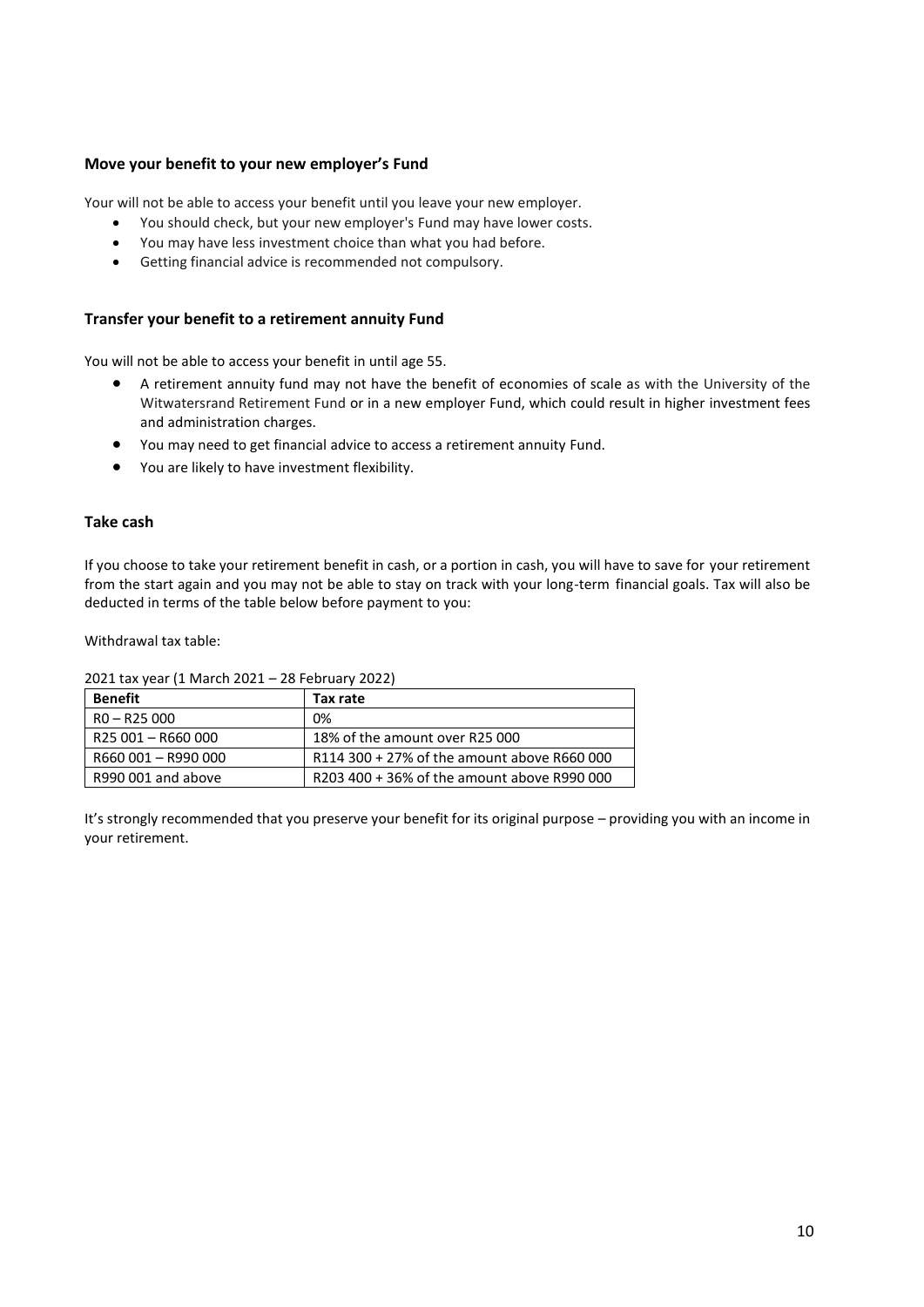## **7. What happens if you pass away**

#### **Your beneficiaries will get a benefit from the Fund if you die**

If you die while you are a member of the Fund, your dependants will receive:

- The greater of twice your annual RFI or your Fund credit, at the date of death, plus
- A monthly pension payable to your spouse or life partner of 40% of your RFI (if elected), plus
- Monthly pensions payable to your eligible children of 20% of your monthly RFI, per eligible child, subject to a maximum of two eligible children (if elected).

Pensions are increased each year at the discretion of the Board, and continue to be paid until the earlier of:

- your spouse's death or
- the date you would have attained age 65

and

In the case of the children's pension, payments will continue as long as the child is under age 21 (or 25 if still undergoing full-time education) and unmarried, or for life if the child is permanently incapacitated.

You may elect **not** to enjoy the spouse and/or children's pension benefit in exchange for a greater monthly contribution towards retirement benefits. The option not to select the children's benefit is conditional on you having no eligible children.

#### **Additional life cover**

There is an opportunity for members of UWRF to obtain [additional life cover.](https://nmg-group.com/additional-voluntary-life-cover-form/) Cover may be selected in multiples of your RFI from once to eight times. Cover ceases at age 65, or if you leave Wits before then, although there is an option to continue with the cover on an individual basis.

Once you have joined, you must stay on the Additional Life Cover Scheme until 1 January the following year, when you may decide to cancel the additional cover, keep your election the same, increase your election (but only by an extra one times), or you may decrease your election by any multiple. An exception is a life-changing event being marriage, divorce or the birth of a child. On one of these events a member may increase or decrease your election by any multiple. If you leave the Scheme on 1 January or upon a life-changing event, you are not permitted to rejoin the Scheme at a later date.

In the event of your death, payment will be made in accordance with your wishes expressed in your UWRF Beneficiary Nomination Form, or you may complete a separate nomination form.

Please [click here](https://nmg-group.com/nomination-of-beneficiary-form/) for the nomination of beneficiary form.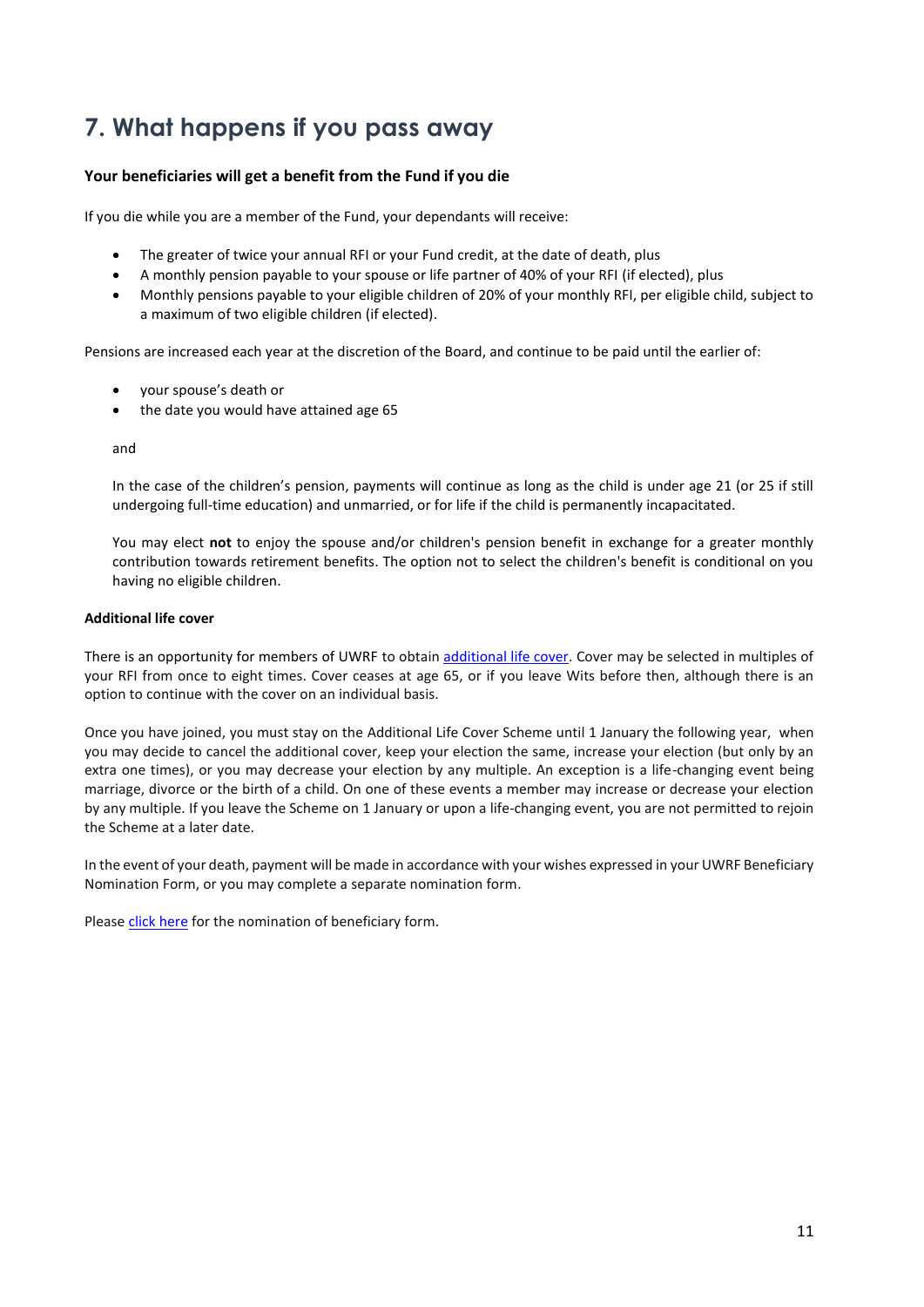#### **Your death benefit is allocated**

The law says that the Board must decide how to divide your lump sum death benefit between your dependants and your nominees if you die while you are a member of a Fund. The Board needs to find out who all your dependants are and who you have nominated to receive some of the death benefit, and then decide how to pay the benefit fairly. They have a duty to share the death benefit fairly and focus on providing for your dependants. The Board must decide who to pay, how much to pay each person and how to pay them.

| <b>Dependant</b>                                                                                                                                                                                                                                                                                         | <b>Spouse</b>                                                                                                                                                                                                   | <b>Nominee</b>                                                                                                                                                                                       |
|----------------------------------------------------------------------------------------------------------------------------------------------------------------------------------------------------------------------------------------------------------------------------------------------------------|-----------------------------------------------------------------------------------------------------------------------------------------------------------------------------------------------------------------|------------------------------------------------------------------------------------------------------------------------------------------------------------------------------------------------------|
| A dependant is someone you<br>are legally responsible for<br>supporting financially or<br>someone that you aren't legally<br>responsible for supporting<br>financially but who is in fact<br>financially dependent on you.<br>This includes your spouse and<br>children (both biological or<br>adopted). | Your spouse is someone you<br>are married to in terms of<br>South African law, the laws<br>of your religion or in a<br>customary union or<br>someone who you are living<br>with in a long-term<br>relationship. | Nominees are people or<br>organisations who you<br>choose in writing on the<br>nomination of beneficiary<br>form to share your death<br>benefit. The nominee is not a<br>legal or factual dependant. |

It's important to keep your dependants and nominees form up to date. Please [click here](https://nmg-group.com/nomination-of-beneficiary-form/) for the nomination of beneficiary form.

The Board will consider the dependants and nominees form that you completed when they make their decision on how to share the death benefit. The Board uses this form to see what your wishes were. They use the details on the form as a guide when they are allocating the death benefit. They do not have to follow your wishes.

If you keep the dependants and nominees form up to date, it will make it easier for the Board and your employer to establish who your dependents and nominees are. If the form is out of date, the Board might make a decision that is different from what you would have wished. It is a good idea to update the form when there is a big change in your life – for example when you get married, divorced or have a child.

#### **Tax**

In terms of an approved benefit, the death benefit is taxed before it is paid out. The amount of tax will depend on tax laws at the time of your death. Currently, the tax on the death benefit is the same as if you took a cash benefit when you retire.

Retirement tax table:

| <b>Benefit</b>       | Tax rate                                      |
|----------------------|-----------------------------------------------|
| R0 - R500 000        | 0%                                            |
| R500 001 - R700 000  | 18% of the amount over R500 000               |
| R700 001-R1 050 000  | R36 000 + 27% of the amount above R700 000    |
| R1 050 001 and above | R130 500 + 36% of the amount above R1 050 000 |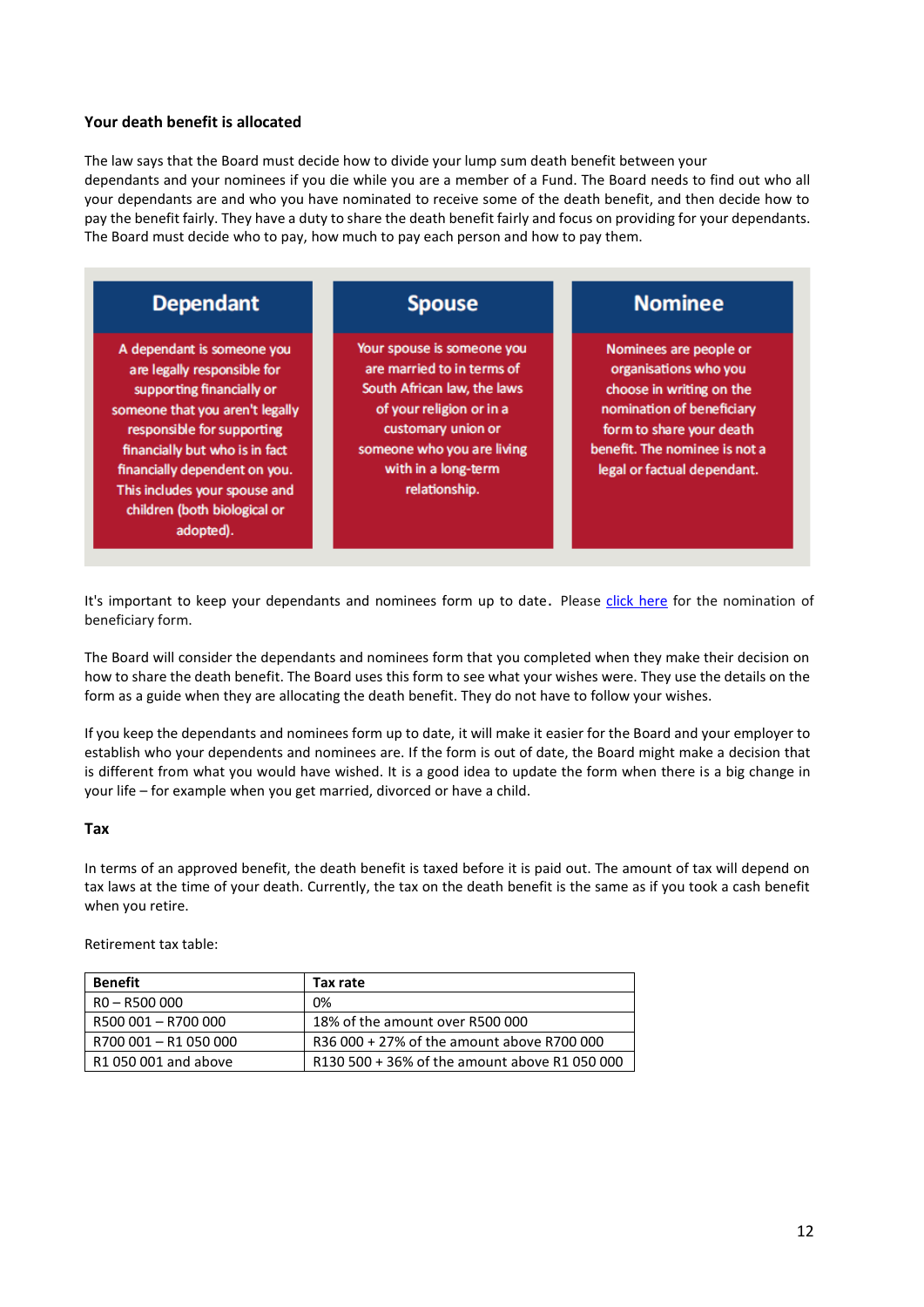## **8. What happens if you become disabled**

You are covered by an insurance policy that pays a monthly income benefit if you cannot work because of illness or injury. The policy pays out if you become disabled in the opinion of the insurer before normal retirement age. It does not matter if you become disabled after hours or at work. The monthly disability income benefit is paid if you become disabled and the insurer accepts the claim.

The insurer will monitor the level of disability and determine if you remain disabled, both at the outset and later. The insurer assesses your ability to perform duties at work, not to find work.

The benefit that has been insured is 70% of your monthly Retirement Funding Income, limited to a maximum of R240,000 per month.

A member shall be regarded as disabled if, in the opinion of the insurer, injury or illness has rendered him totally incapable of engaging in his own job with his own employer at the date of disablement or any other reasonably suitable job that his employer can offer him. 24 months after the date of disablement, the insurer will assess whether or not the claimant is then capable of engaging in any job for which he is or could reasonably be expected to become qualified or suited taking into account his knowledge, training, education, ability, experience & age.

The disability benefit will not be paid out immediately. The insurer must first assess the disability. This is called the waiting period. Payment in the waiting period will depend on the employer's policy. The insurer is only responsible for paying the monthly disability income benefit once the waiting period is over. The waiting period is 3 months and starts from the date of disability.

It is important to note that contributions to the Fund will continue to be made whilst you are on disability claim.

## **9. Funeral benefit**

The funeral insurance pays a benefit if you, your spouse or one of your children dies.

The benefit payable is:

| Member or spouse   | R <sub>25</sub> ,000 |
|--------------------|----------------------|
| Child age 14 - 21  | R25,000              |
| Child age $6 - 13$ | R <sub>12.500</sub>  |
| Child age $0 - 5$  | R 6,250              |

## **10. Housing loans**

The Fund allows you to use your money in the Fund (your Fund credit) as security for a housing loan if you qualify under the National Credit Act.

The loan can only be used for housing purposes. You must own or live in the house. You can use the loan to buy a house or to improve or make additions to your existing house.

You can also use it to buy land, if you intend building a house on the land and you will live in that house.

Your employer has agreed to offer the housing loan facility through IEMAS. You will need to communicate directly with the service provider to get a loan, on 011 776 4017.

Your employer will make the deductions from your salary every month to repay the loan. The administrator will flag your records and in the event that you default on payments, the full loan amount is recouped from your Fund credit.